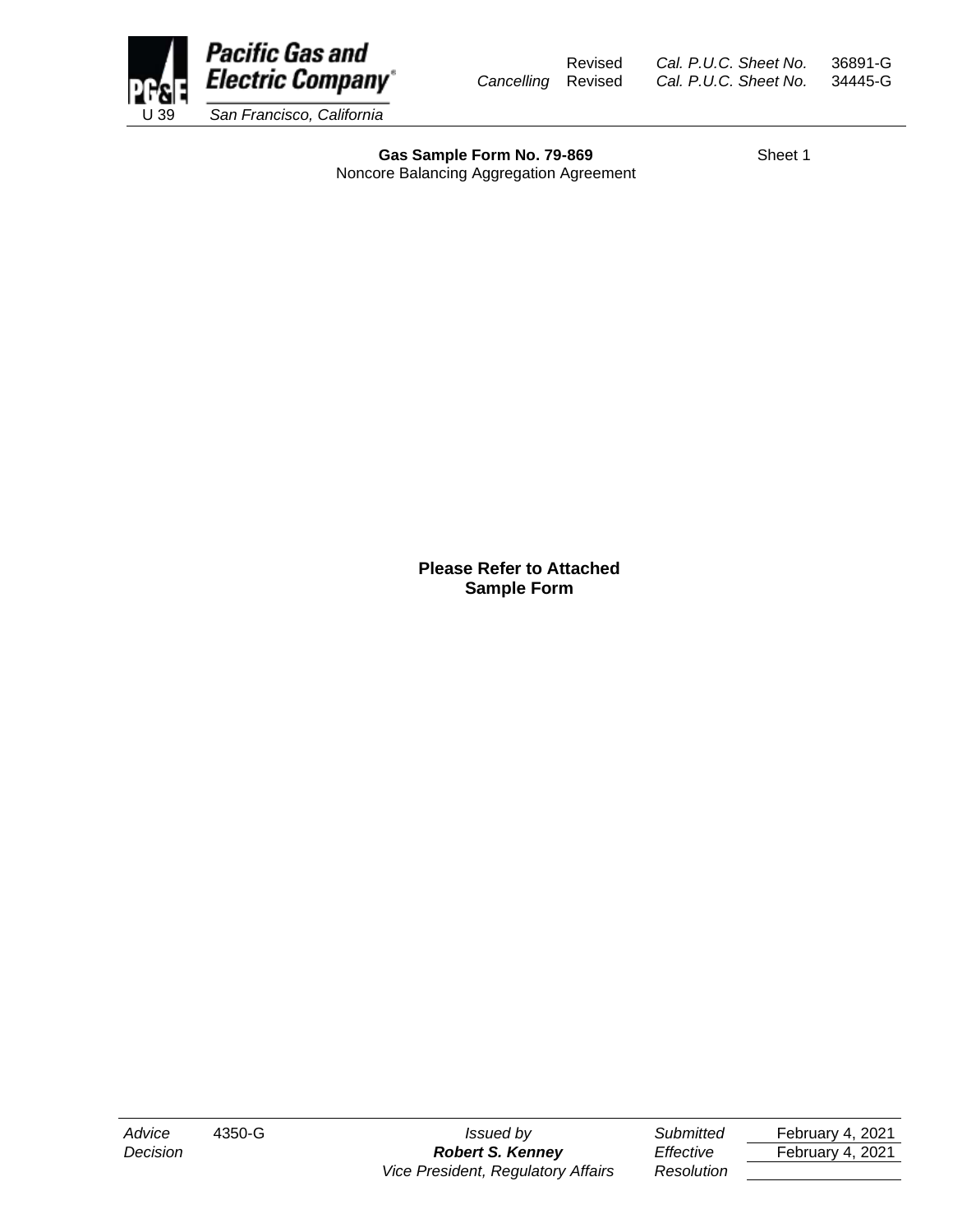

This Noncore Balancing Aggregation Agreement (NBAA) is made by and between PACIFIC GAS AND ELECTRIC COMPANY (PG&E), a California Corporation,

and\_\_\_\_\_\_\_\_\_\_\_\_\_\_\_\_\_\_\_\_\_\_\_\_\_\_\_\_\_ a(n) and the settle of the settle of the settle of the settle of the settle of the settle of the settle of the settle of the settle of the settle of the settle of the settle of the settle of the settle of the settle of the Agent each shall be referred to herein as "Party" and together as "Parties".

## **1. GENERAL**

PG&E will provide gas balancing services on an aggregated basis, if appropriate, to Balancing Agent on behalf of Balancing Agent's individual Noncore End-Use Customers (Customer). Customer and Balancing Agent shall execute a separate Exhibit A for each Customer account under this NBAA.

By entering into this NBAA, Balancing Agent accepts responsibility for all applicable balancing, capacity allocation and constraint obligations, rights, penalties and credits pursuant to gas rate Schedule G-BAL, gas Rule 14 and other applicable rules, from the date this NBAA is effective, and for each Customer executing an Exhibit A. Any existing Customer imbalances and/or adjustments to past imbalances will also become the responsibility of the Balancing Agent upon the effective date of the NBAA.

Balancing Agent shall be subject to PG&E's tariffs, as they may change from time to time, and as they apply to Customers' accounts on an aggregated basis. Balancing Agent may act as an agent for other PG&E Customers under separate NBAAs.

The Balancing Agent is authorized by PG&E, and by each Customer executing an Exhibit A to this NBAA, to do any and all things both proper and necessary in receiving balancing services and complying with all obligations for and on the Customer's behalf, including (by way of illustration and not limitation) the purchase, nomination and delivery of gas supplies, accounting, trading and/or cashouts of gas imbalances, compliance with gas Rule 14 and other rules as applicable, management of gas storage inventories, and all related transactions for each PG&E Customer account as set forth in the attached Exhibit(s) A.

## **2. TERM OF AGREEMENT**

This NBAA is effective upon the date that both Parties have executed the Agreement.

## **3. EXHIBITS**

Exhibit A--Customer Balancing Agent Service Authorization: To assign to the Balancing Agent all applicable balancing, capacity allocation and constraint obligations, rights, penalties and credits and to authorize the Balancing Agent to act on the Customer's behalf in providing, receiving service, and complying with the terms and conditions thereof pursuant to rate Schedule G-BAL, gas Rule 14 and other rules, as applicable, Customer and Balancing Agent must execute an Exhibit A. If the Customer has multiple accounts under this NBAA, a separate Exhibit A must be executed for each account.

<sup>†</sup> Information collected on this form is used in accordance with PG&E's Privacy Policy. Page 1 of 5 The Privacy Policy is available at pge.com/privacy.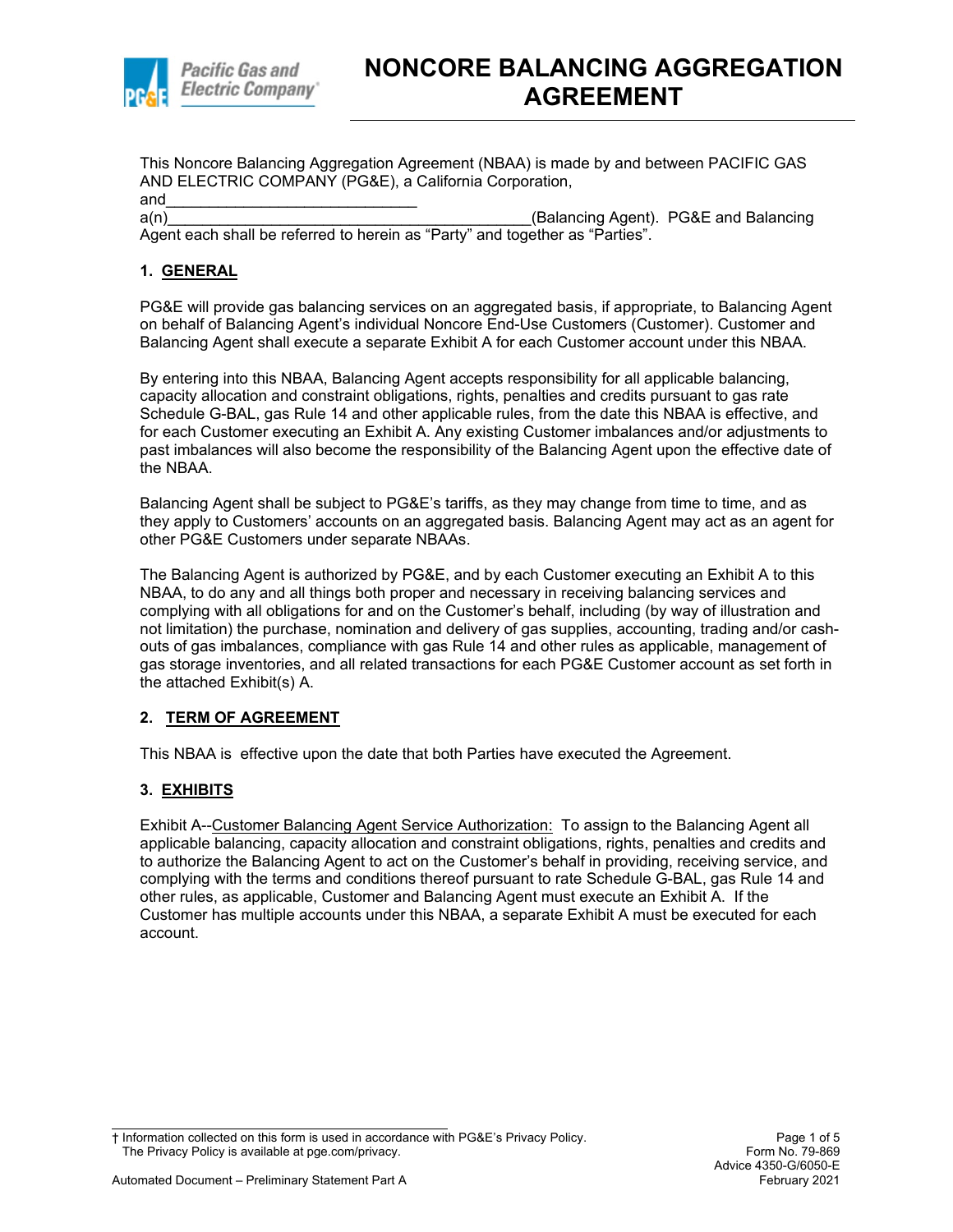

# **NONCORE BALANCING AGGREGATION AGREEMENT**

Exhibit B—Customer Termination of Balancing Agent Service Authorization: A Customer who wishes to terminate any or all Exhibit(s) A under this NBAA and resume on its own behalf all balancing, capacity allocation and constraint obligations, penalties, and credits, must complete an Exhibit B for each Exhibit A and submit it to PG&E, with a copy to the Balancing Agent.

A Customer who wishes to designate a new Balancing Agent must submit an Exhibit B for each Exhibit A under this NBAA to PG&E, with a copy to the Balancing Agent. Customer must submit an Exhibit A for each account under the NBAA with the new Balancing Agent to PG&E, with a copy to the new Balancing Agent. Likewise, for a Balancing Agent to terminate agent service to a Customer, Balancing Agent must submit an Exhibit B for each Exhibit(s) A to PG&E, with a copy to the Customer. The termination of a Balancing Agent shall become effective pursuant to the terms of Exhibit B.

### **4. COMMUNICATIONS AND OPERATIONS CONTACTS**

All formal communications pertaining to this NBAA shall be in writing and shall be considered received when delivered by e-mail with read receipt verification, facsimile (if followed in a timely manner by confirming documents), courier, or registered mail, with all postage or charges prepaid, to either Party at the address designated below. Daily Nominations shall be considered as duly delivered when received by facsimile or electronic data interchange. Either Party may, from time to time, change or designate any other name or address for receiving communications upon timely notice by the Party requesting such change.

#### Gas Nominations/OFO/EFO Notifications

| Name: 2008 2009 2010 2021 2022 2023 2024 2022 2023 2024 2022 2023 2024 2022 2023 2024 2022 2023 2024 2022 2023 | Pacific Gas and Electric Company |
|----------------------------------------------------------------------------------------------------------------|----------------------------------|
| Company: Company:                                                                                              | Attn: Gas Scheduling             |
|                                                                                                                | (Mailing Address)                |
|                                                                                                                | (City, State, Zip Code)          |
|                                                                                                                | Telephone No.: (xxx)xxx -xxxx    |
|                                                                                                                | Facsimile No.: (xxx) xxx-xxxx    |
|                                                                                                                |                                  |
|                                                                                                                | e-mail: pgeschedulingx@pge.com   |
| Imbalance Notifications and Trades                                                                             | Pacific Gas and Electric Company |
|                                                                                                                |                                  |
|                                                                                                                | Attn: Balancing Coordinator      |
|                                                                                                                | (Mailing Address)                |
|                                                                                                                | (City, State, Zip Code)          |
|                                                                                                                | Telephone No.: (xxx) xxx-xxxx    |
| Telephone No.: <u>Communications</u> Control and Control of Telephone No.:                                     | Facsimile No.: (xxx) xxx-xxxx    |
|                                                                                                                |                                  |
| e-mail:                                                                                                        | e-mail: CGTServicesX@pge.com     |
|                                                                                                                |                                  |

#### **5. BILLING AND PAYMENT**

Balancing Agent shall be responsible for paying PG&E for all charges associated with all services provided to each Customer, or obligations imposed on the Customer, which are the subject of this NBAA. These charges include, but are not limited to, imbalance charges pursuant to rate Schedule G-BAL, and Operational Flow Order (OFO) and Emergency Flow Order (EFO) noncompliance charges or diversion charges pursuant to gas Rule 14. Billing and payment provisions are set forth in gas Rule 25.

Automated Document – Preliminary Statement Part A Page **2** of **5**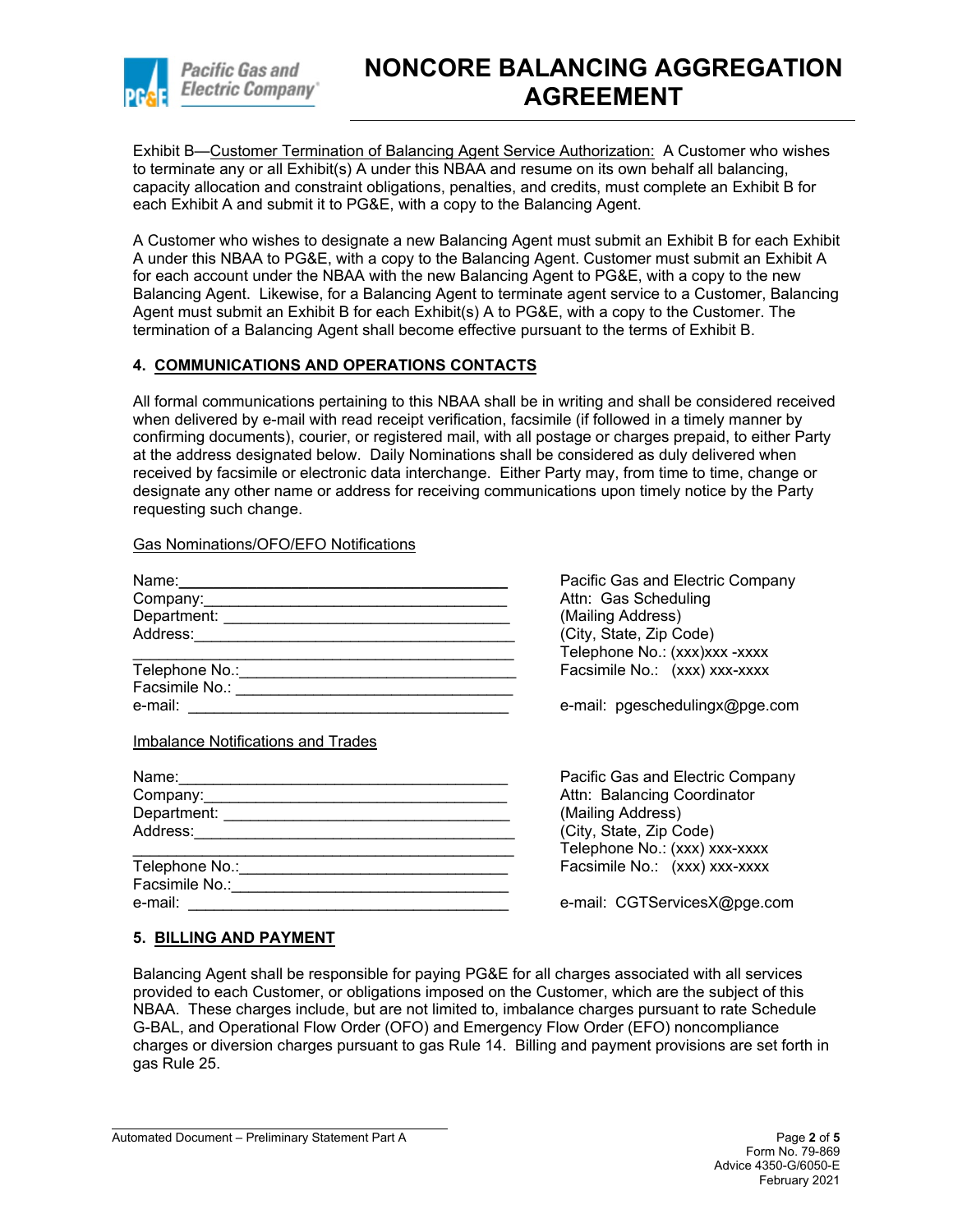

# **6. CREDITWORTHINESS**

The Balancing Agent shall meet creditworthiness requirements as set forth in gas Rule 25 in order to act as Customer's Balancing Agent under this NBAA. Creditworthiness determinations may be adjusted by PG&E when Customers begin or terminate services with Balancing Agent under this NBAA.

## **7. ASSIGNMENT**

This NBAA may not be assigned by any Party without the written consent of the other Party. Any successor to, transferee of, or assignee of the rights of a Party, whether by voluntary transfer, judicial sale, foreclosure sale, or otherwise, shall be subject to all terms and conditions of this NBAA to the same extent as though such successor, transferee or assignee were an original Party. Assignment of this NBAA shall not release the assigning Party from any of the obligations under this NBAA prior to assignment, unless such a release, and its terms, are specifically agreed to in writing by the other Party to this NBAA and by the assuming Party.

#### **8. FORCE MAJEURE**

It is understood and agreed that "force majeure" as used herein shall not include, nor are exclusions limited to, scheduled and routine maintenance and repairs of machinery and lines of pipe, operational flow orders or emergency flow orders in accordance with PG&E gas Rule 14, financial considerations, or the unavailability of upstream or downstream transportation or supply.

In the event Balancing Agent or PG&E is rendered unable, wholly or in part, by force majeure to carry out its obligations under this NBAA, it is agreed that, upon such Party giving notice and reasonably full particulars of such force majeure in writing (or by facsimile or telephone if confirmed in writing within seventy-two (72) hours) to the other Party within five business days of the onset of the force majeure condition, then the obligations of the Party giving such notice, so far as they are affected by such force majeure, shall be suspended during the continuance of the effects of the cause, and the Party subject to such cause shall remedy it so far as possible with all reasonable dispatch; provided, however, that no force majeure shall be cause for delay in the payment for services rendered prior to its inception.

The term "force majeure," as employed herein, shall mean acts of God, strikes, lockouts or other industrial disturbances, acts of the public enemy, wars, blockage, insurrection, riots, epidemics, landslides, lightning, earthquakes, fires, storms, floods, high water, washouts, civil disturbances, explosions, breakage or accident to machinery or lines of pipe, the necessity for making non-routine repairs, non-routine alterations to machinery or lines of pipe, freezing lines of pipe, acts of civil or military authority (including, but not limited to, courts, or administrative or regulatory agencies), and any other cause, whether of the kind herein enumerated or otherwise, not within the control of the Party claiming suspension and which, by the exercise of due diligence, that Party is unable to prevent or overcome.

It is understood and agreed that the settlement of strikes or lockouts shall be entirely within the discretion of the Party having the difficulty, and the above requirement that any force majeure shall be remedied with all reasonable dispatch shall not require the settlement of strikes or lockouts when such course is inadvisable in the discretion of the Party having the difficulty.

Automated Document – Preliminary Statement Part A **Page 3** of **5 Page 3** of **5**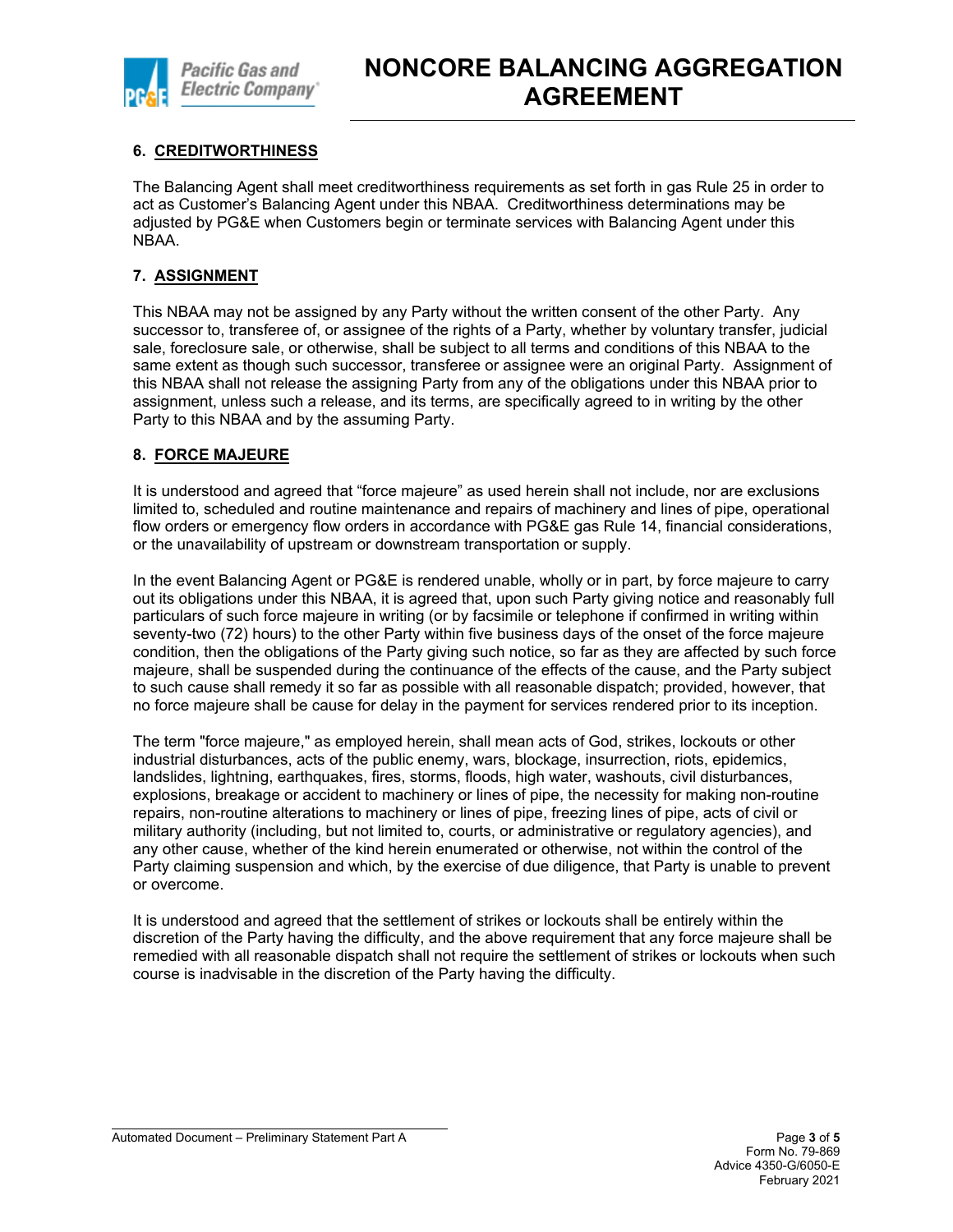

## **9. LIABILITIES AND WAIVERS**

With the exception of tariff and rule changes approved by the Public Utilities Commission of the State of California (CPUC), no subsequent waiver, modification or amendment of this NBAA or of any of its provisions shall be of any effect unless in writing and signed by a duly authorized representative of each Party.

This NBAA shall not change the obligations, restrictions or rights contained in other agreements between the Parties unless expressly set forth in this NBAA. The Parties agree that all understandings between them regarding the gas service to be provided under this NBAA are set forth or referenced in this NBAA. No agreements, representations, memoranda, or any other form of communication, written or oral, exchanged before the signing of this NBAA (other than PG&E's tariffs), shall be grounds for altering or interpreting the terms of this NBAA.

The waiver by any Party of any breach of any term, covenant or condition contained in this NBAA, or any default in the performance of any obligations under this NBAA, shall not be deemed to be a waiver of any other breach or default of the same or any other term, covenant, condition or obligation. Nor shall any waiver of any incident of breach or default constitute a continuing waiver of the same.

No Party under this NBAA shall be assessed any special, punitive, consequential, incidental, or indirect damages, whether in contract or tort, for any actions or inaction arising from or related to the NBAA.

PG&E shall have no liability to any Customer, or any assignee thereof, for any curtailment or interruption of service or losses of gas pursuant to this NBAA, PG&E's gas rules or rate schedules. The liability of PG&E for any curtailments or interruptions or gas losses otherwise arising out of mistakes, omissions, interruptions, delays, errors or defects in any of the gas services or facilities furnished by PG&E shall in no event exceed an amount equal to any applicable pro rata charges for the period during which the services or facilities are affected by the mistake, omission, interruption, delay, error or defect, and under no circumstances shall PG&E be liable to Customer, or assignee thereof, for consequential, indirect or punitive damages for an interruption or curtailment of service or losses of gas, whether arising in contract, Tort (including negligence), or otherwise; provided, however, that the provisions hereof shall not apply to damages caused by willful misconduct, fraudulent conduct or violations of law.

This NBAA shall be interpreted under the laws of the State of California. This NBAA and the obligations of the Parties are subject to all valid laws, orders, rules, and regulations of the authorities having jurisdiction over this NBAA (or the successors of those authorities).

PG&E retains the right to terminate immediately the offering or furnishing of any services hereunder if the continued performance of such services could reasonably be determined to jeopardize continuance of PG&E's Hinshaw Exemption pursuant to Section 1 (c) of the Natural Gas Act.

#### **10. GOVERING AUTHORITY**

This agreement at all times shall be subject to such modifications as the California Public Utilities Commission may direct from time to time in the exercise of its jurisdiction.